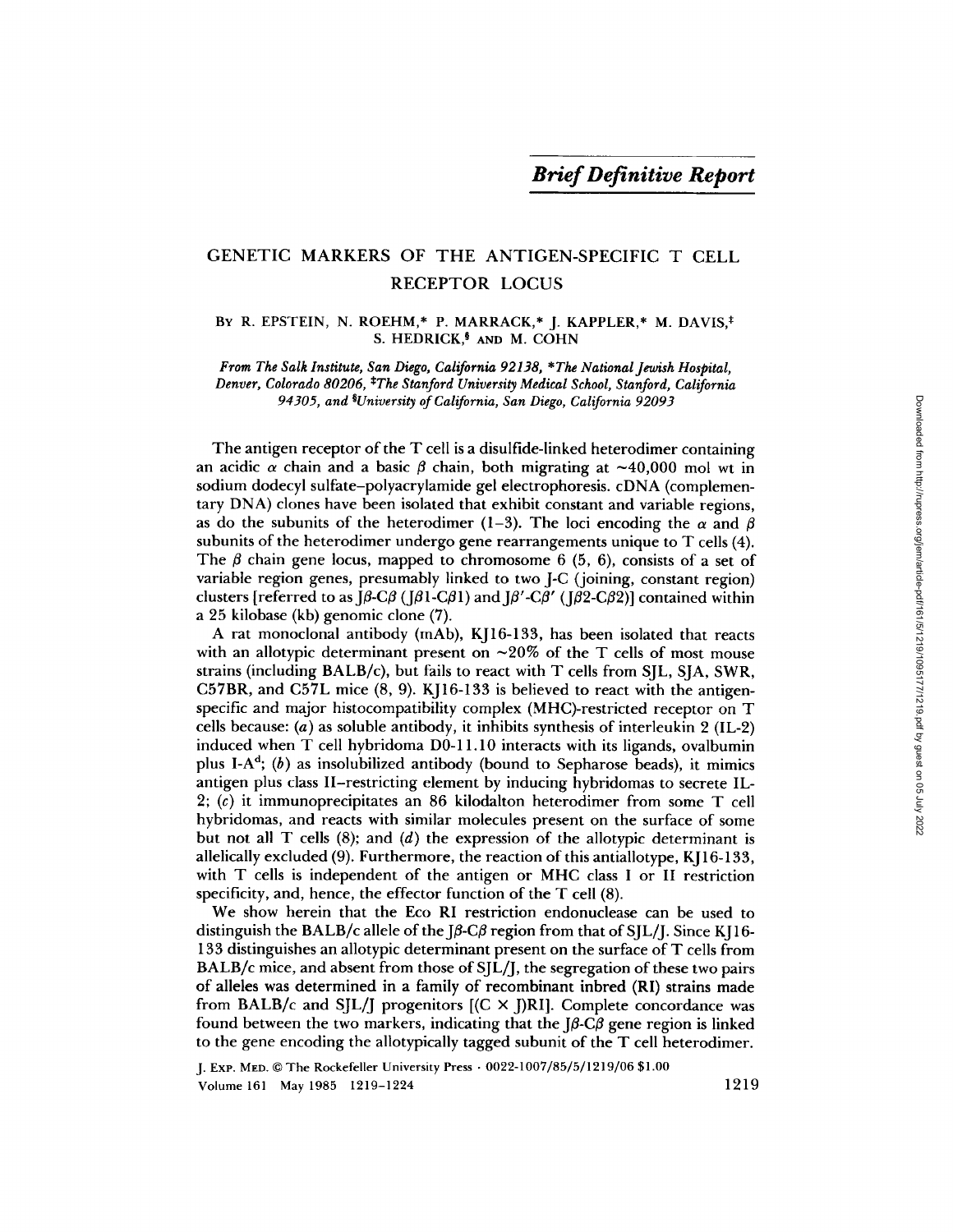#### Materials and Methods

*DNA Preparation and Probes.* 10  $\mu$ g each of liver DNA from BALB/c, B10A, SJL/J, C57L, SWR, and a family of  $(C \times I)R\overline{I}$  mice were digested with Eco RI,  $(3 \text{ U}/\mu g \text{ DNA})$ , electrophoresed in horizontal 1% agarose gels in Tris-acetate buffer, blotted according to the method of Southern (10), and hybridized to DNA probes labeled with  $^{32}P$ -labeled nucleotides by nick translation. The sequences included in clones specific for the  $\beta$ -chain are indicated in Fig. 1. The cDNA clone 86T5(2) consists of a diversity (D) region with its 5' flanking sequence, J $\beta$ 3, and the coding region of C $\beta$ . This probe hybridizes with these segments, and to C $\beta'$  because the nucleotide sequences of C $\beta$  and C $\beta'$  are virtually identical (9-12). Probe 6, specific for the  $5'(J\beta)$  cluster of J exons, is a 1.4 kb fragment extending from the Bam HI site 5' to  $\beta$ 3, to the Pvu II site 3' to  $\beta$ 6 (7). Probe 11, specific for the 3' cluster of J exons ( $J\beta'$ ) is a Pvu II–Cla I fragment spanning most of the  $J\beta'$  region (4). A C $\beta$  probe lacking J sequences was derived from 86T5 by subcloning in pUC9. The Sau 3A insert of this clone includes the first two domains of  $C\beta$ , and 43 nucleotides of the third domain. The  $Vx21A$  probe, kindly provided by Robert Kleinfield and Roy Riblet (Fox Chase Institute for Cancer Research, Philadelphia, PA), is a 2.0 kb Bam HI fragment inserted into ml3mp8. It includes 1.8 kh of flanking sequence 5' to the coding region, and extends 180 nucleotides into the V region, to a Bam HI site.

*Cytofluorimetrie Analysis of T Cells.* Preparation of a rat mAb KJ 16-133, which recognizes the antigen-MHC receptor complex has been described (8). This was used'as the primary antibody to stain nylon wool-purified lymph node T cells. Viable T cells stained with this antiallotype at  $37^{\circ}$ C, or a control antibody, anti-Thy-1 (T24/40.7, from Dr. Ian Trowbridge, The Salk Institute) at  $4^{\circ}$ C, were then incubated at  $4^{\circ}$ C with an appropriate dilution of an affinity-purified, fluorescein-conjugated, mouse anti-rat  $\kappa$ -chain mAb (R67/9.1 from Dr. T. A. Springer, Harvard Medical School, Boston, MA). The relative fluorescence intensities of individual cells were determined using the Cytofluorograf System 50-H (Ortho Diagnostic Instruments, Westwood, MA), and the percentage of stained cells was determined as previously described (13).

#### Results

Alleles of *J*β-Cβ Region Are Defined by Restriction Endonuclease Sites. Liver DNA from BALB/c and SJL/J mice can be distinguished by Eco RI restriction sites detectable with the cDNA probe 86T5. In BALB/c Eco RI cleavage of an 11 kb segment produces a 9.4 kb fragment containing  $\beta$  and a 2.0 kb fragment carrying  $C\beta$ ; both fragments are absent in SJL/J, which displays two other fragments, 7.8 and 3.1 kb, derived from the same 11 kb segment (Fig. 1). The



FIGURE 1. Organization of the J $\beta$ -C $\beta$ -J $\beta$ '-C $\beta$ ' region. Eco RI sites in this region are indicated as arrows. Those Eco RI sites that distinguish the alleles of BALB/c  $(a)$  and *SJL/J*  $(b)$  are designated by bold face arrows. Numbers indicate the size of the Eco RI fragments (in kb). The organization of this cluster is taken from Gascoigne eta]. (7). Sequences included in the probes (described in Materials and Methods) are indicated.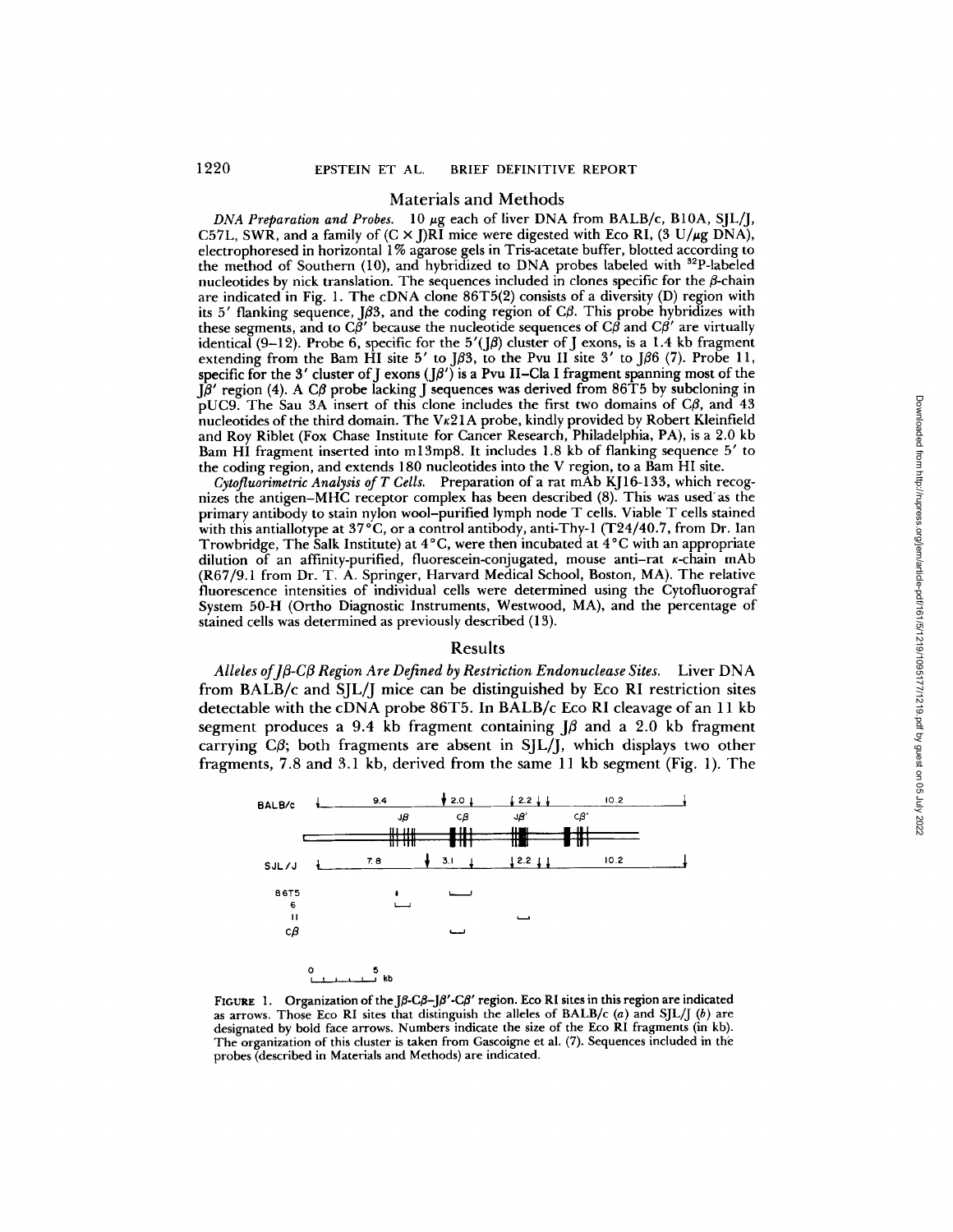allele defined by the loss of one Eco RI site and the gain of another is located, in SJL/J, in the intron of the *J3-C3* cluster. Hybridization of Eco RI-restricted BALB/c and SIL/J DNA to probes specific for either the 5'  $\beta$  (probe 6) or the  $3'$  J $\beta'$  (probe 11) cluster (Fig. 2), has shown the restriction site alleles to be in the  $\beta$ , not  $\beta'$  region. Only probe 6 detected the alleles, i.e., a single 9.4 kb band in Eco RI-cut BALB/c DNA, and a single 7.8 kb band in similarly cut SJL/J DNA. Hybridization with a probe containing  $C\beta$  (but lacking the J $\beta$  regions) detects fragments of 2.0 kb  $(C\beta)$  and 10.2 kb  $(C\beta')$  in BALB/c, while in SJL, fragments of 3.1 kb  $(C\beta)$  and 10.2 kb  $(C\beta')$  are found.

The 86T5 probe was used to follow the segregation of the restriction site alleles in a set of  $(C \times I)R$ I strains (Fig. 2D). Only  $(C \times I)$ l and  $(C \times I)$ l 1 display the restriction pattern observed in the BALB/c parent. Fragments typical of the SJL/J progenitor were observed in the seven other RI strains.

*Gene Encoding AUotype Marker on 3 Chain of T Cell Receptor Is Linked to Eco RI Restriction Site Allele in Jβ-Cβ.* We have mapped the gene encoding the allotype marker using the  $(C \times I)$ RI strains. A representative experiment showing the frequency of lymph node T cells stained with KJ16-133 antiallotype is shown in Table I. While >95% of the purified T cell population from each strain was stained with anti-Thy-1, only BALB/c,  $(C \times J)$ 1, and  $(C \times J)$ 11 stained with KI16-133. All other  $(C \times I)$ RI strains and SIL/J failed to react with KJ16-133. Since no recombinants between the gene encoding the allotype marker and the Eco RI restriction site were found in the nine RI strains studied, these markers are separated by  $<$ 3  $\pm$  3 centimorgans (at the 95% confidence level).

## Discussion

The relationship between two genetic markers presumed to characterize the MHC-restricted, antigen-specific T cell receptor has been analyzed: (a) Eco RI restriction sites define a pair of alleles marking a gene locus,  $J\beta$ -C $\beta$ , the attributes of which suggest that it encodes a subunit of the T cell receptor.  $(b)$  mAb KJ16-133 defines a pair of alleles that encode an allotypic determinant on the heterodimer which has attributes implying that it functions as the T cell receptor.

Here, we show that these two markers are linked by analyzing a set of  $(C \times C)$ J)RI strains. The marker, herein defined by the Eco RI restriction sites, is within the intron between  $\beta$  and  $\beta$  (Fig. 1). It is likely that the  $\beta$  chain exon encoding the allotype is of a J region, rather than a V or C region. Only 20% of peripheral T cells (Table I) or randomly chosen T cell hybridomas (from a mouse strain positive for the allotype) express the marker. Furthermore, the limited expression of the allotypic marker on the heterodimer of T cells is independent of effector function, stage of ontogeny, class of MHC (I or II) recognized, and antigenic specificity of the cell (8). We conclude, therefore, that the frequency of expression of this marker reflects the frequency of utilization of the exon encoding it. If the ailotypic marker were encoded by the C region, it would have to be expressed by both C $\beta$  and C $\beta'$ , because the amino acid sequences of the domains of C $\beta$  and  $C\beta'$  external to the membrane encoded by the 5' exons, are identical (7, 12). This leaves unexplained why only 20% of T cells express the allotype. The probability that a V region gene encodes the ailotypic marker seems low, since this would require that the V region be expressed 20% of the time. Furthermore,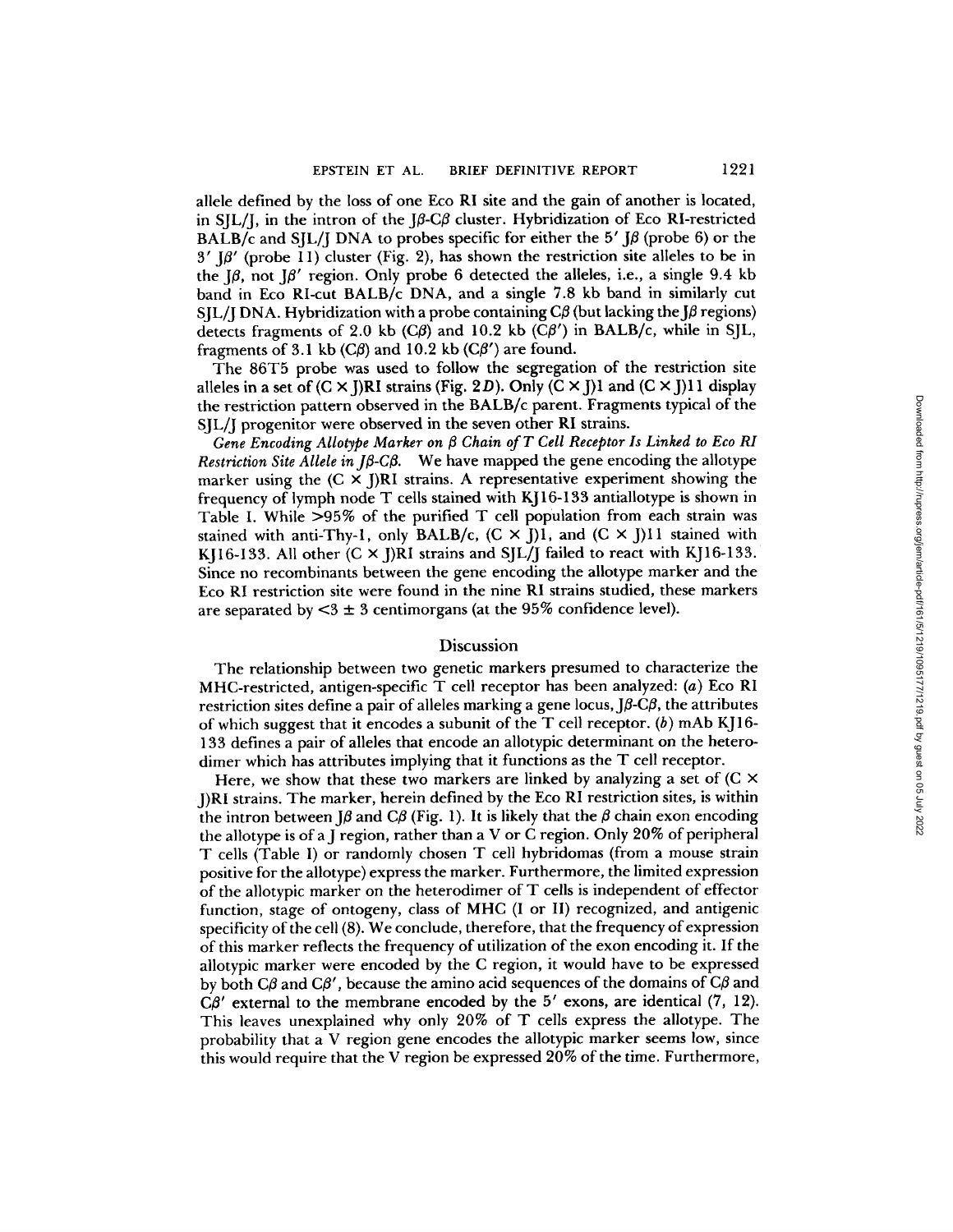

**sa~:**  N "" ,-- • **'~ ~ = \$**   $\frac{1}{2}$ g $\frac{1}{2}$ g $\frac{1}{2}$ **"~,.~ , ~--** 

fragment in BALB/c, B10.A, and C57L, and to a 7.8 kb fragment in SJL. In (C), probe 11 is used. An identical 2.2 kb J $\beta'$  fragment is detected in SJL/J and BALB/c. (D) Segregation of the alleles defined by the endonuclea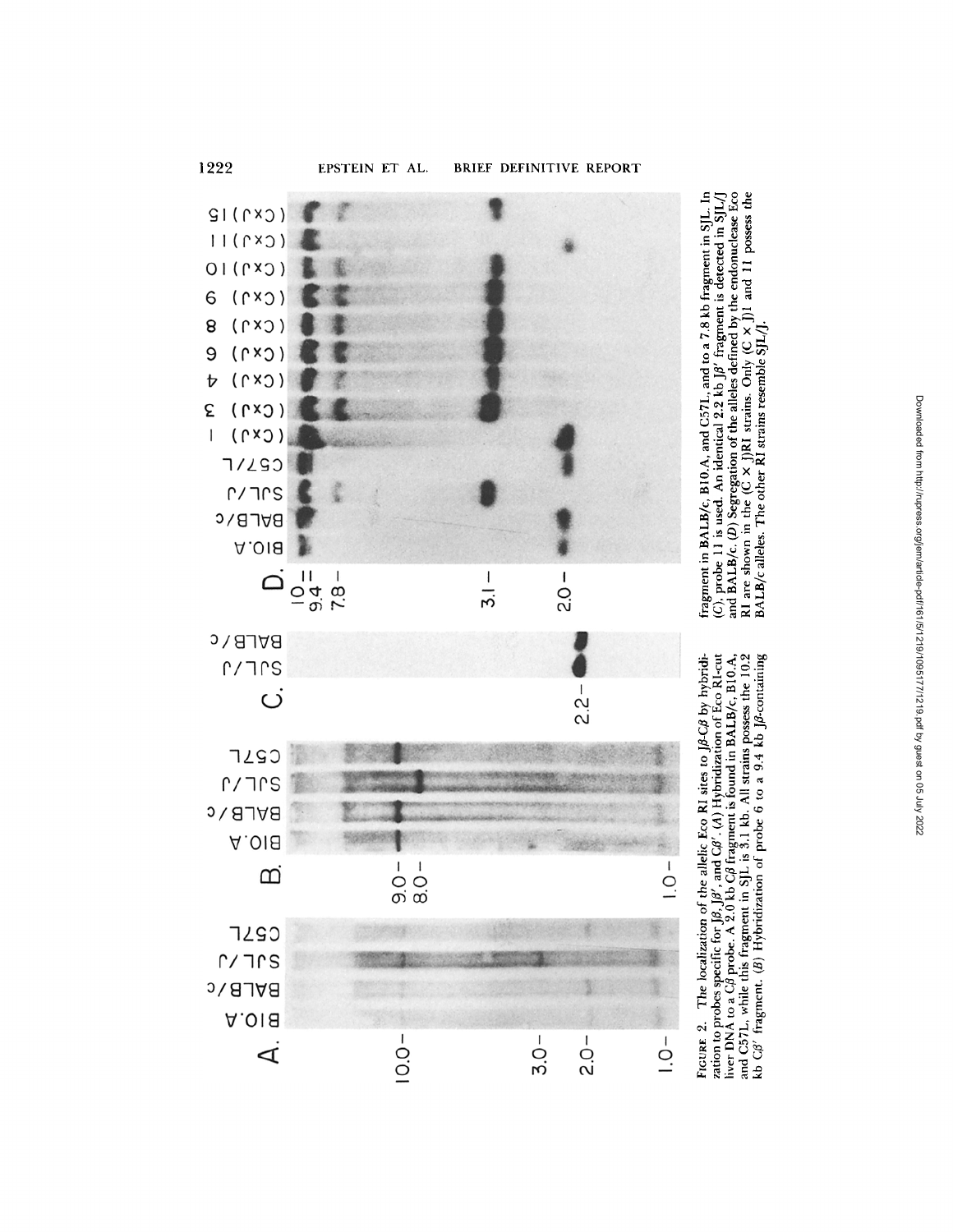| TABLE 1                                                                 |  |
|-------------------------------------------------------------------------|--|
| Segregation of Alleles Defined by Allotype and Eco RI Restriction Sites |  |
| in $(C \times I)$ RI Mice                                               |  |

|                     | T cells detected by<br>antiallotype mAb<br>K <sub>16</sub> -133* | Designation of haplotype |                                                                                        |                                 |
|---------------------|------------------------------------------------------------------|--------------------------|----------------------------------------------------------------------------------------|---------------------------------|
| Mouse strain        |                                                                  | Allotype                 | $\mathbf{J}\boldsymbol{\beta}\text{-}\mathbf{C}\boldsymbol{\beta}^{\mathbf{\ddagger}}$ | V <sub>4</sub> 21A <sup>3</sup> |
|                     | %                                                                |                          |                                                                                        |                                 |
| BALB/c              | 17.7                                                             | G,                       |                                                                                        |                                 |
| SIL/I               | < 0.1                                                            |                          |                                                                                        |                                 |
| $(C \times I)_I$    | 19.8                                                             | C                        |                                                                                        |                                 |
| $(C \times I)_3$    | $0.1$                                                            |                          |                                                                                        | C                               |
| $(C \times J)_4$    | < 0.1                                                            |                          |                                                                                        |                                 |
| $(C \times J)_6$    | < 0.1                                                            |                          |                                                                                        |                                 |
| $(C \times J)_8$    | $0.1$                                                            |                          |                                                                                        |                                 |
| $(C \times J)$      | $0.1$                                                            |                          |                                                                                        |                                 |
| $(C \times J)_{10}$ | $0.1$                                                            |                          |                                                                                        |                                 |
| $(C \times J)_H$    | 19.7                                                             |                          |                                                                                        |                                 |
| $(C \times J)_{15}$ | $0.1$                                                            |                          |                                                                                        |                                 |

\* Shows staining of purified peripheral T cells, using KJ 16-133 as primary antibody. Flow cytometry analysis is as indicated in text.

 $*$  Allele defined by Eco RI site in J<sub>ø</sub> present in strain.

 $\bullet$  Allele of  $V_{\star}$  defined by restriction site polymorphisms detected by cutting with Barn HI and probing with V,21 (Huppi, personal communication).

! C indicates that the observed behavior or pattern is BALB/c-like, while J indicates that it is SJL/J-like.

it has been shown that KJ 16-133 binds to a determinant distant from the clonespecific determinant recognized by "idiotype-specific" reagents (8).

We have shown that  $BALB/c$  and  $SIL/I$  differ by the loss of one Eco RI site and the gain of another (Fig. 1), and that this change falls within the intron between  $\beta$  and C $\beta$ . Since several other restriction site alleles exist in the  $J\beta$ -C $\beta$ / $J\beta$ '-C $\beta$ ' region as well (e.g., Msp I, Hind III, detectable with the 86T5 probe), it is reasonable to assume that multiple events have occurred to distinguish the genomic region encoding the  $\beta$  chain of SJL/J from that of BALB/c. Of the many murine strains that have been examined by ourselves and others (6), only SjL/j and SWR (Epstein and Kanagawa, unpublished data) exhibit restriction patterns different from that displayed by the major class typified by BALB/c. Although C57L, like S[L/J and SWR, lacks the allotypic marker, its restriction pattern (Fig. 2) is indistinguishable from that of BALB/c, supporting the view that the events resulting in the loss of the allotypic marker (e.g., amino acid replacement or inactivation of the entire  $J\beta$ -C $\beta$  region) occurred independently of those generating the allelic DNA sites defined by restriction enzyme cleavage.

#### Summary

The restriction enzyme Eco RI reveals DNA cleavage sites that serve to distinguish the gene locus believed to encode the  $\beta$  subunit of the major histocompatibility complex (MHC)-restricted, antigen-specific receptor of the T cell in BALB/c mice from that of SJL/J mice. A monoclonai antibody, KJ16- 133, also distinguishes BALB/c and SJL/J, because it recognizes an allotypic marker present on a cell-surface heterodimer believed to function as the MHCrestricted, antigen-specific T cell receptor. This study has shown that these two markers cosegregate in a set of  $BALB/c \times SIL/I$  recombinant inbred (RI) mouse strains, permitting the conclusion that they are linked to within 3 centimorgans